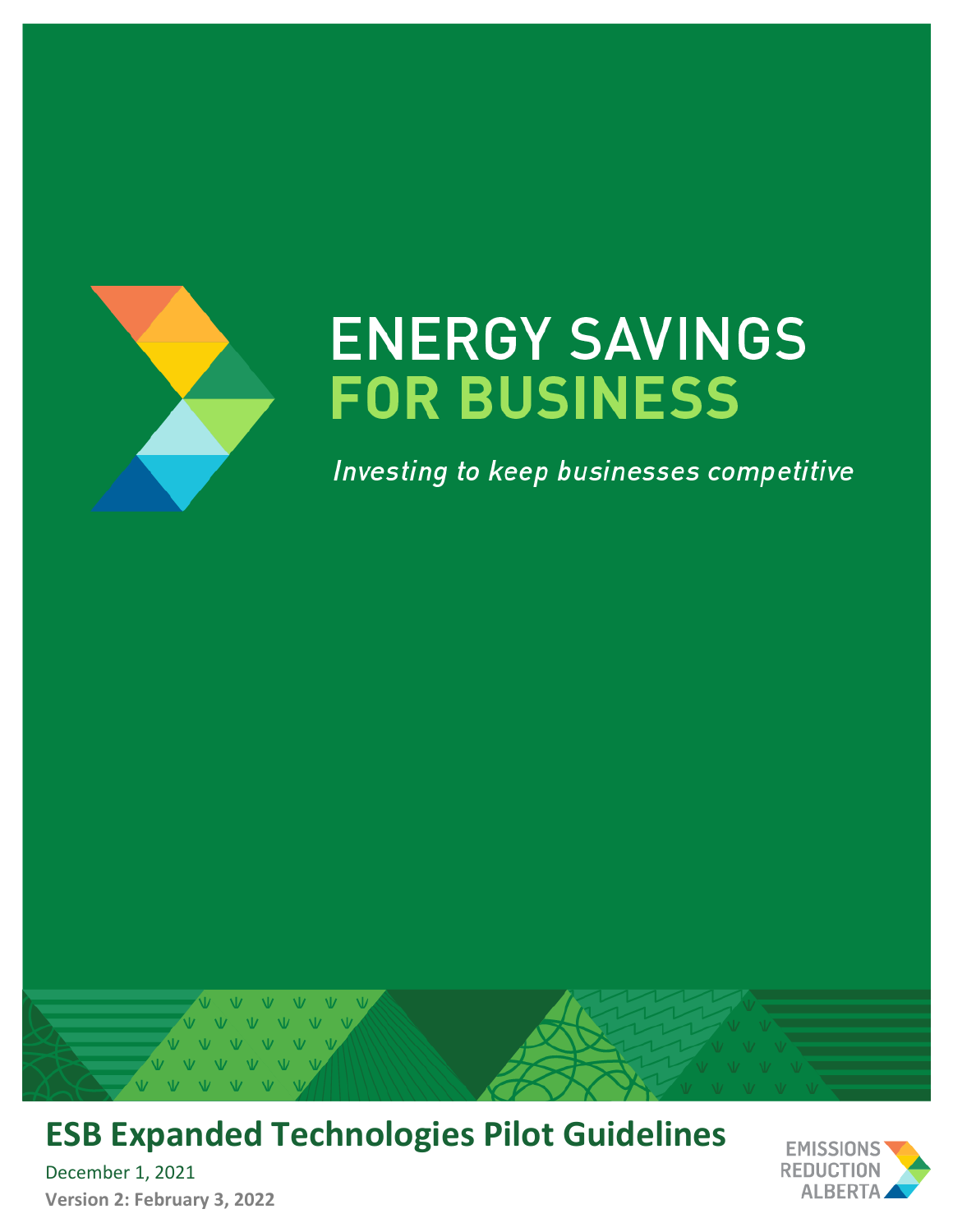

# **Table of Contents**

| 1.  |     |  |  |  |  |  |  |
|-----|-----|--|--|--|--|--|--|
| 1.1 |     |  |  |  |  |  |  |
|     | 1.2 |  |  |  |  |  |  |
|     | 1.3 |  |  |  |  |  |  |
|     | 2.  |  |  |  |  |  |  |
|     | 2.1 |  |  |  |  |  |  |
|     | 2.2 |  |  |  |  |  |  |
|     | 2.3 |  |  |  |  |  |  |
|     | 2.4 |  |  |  |  |  |  |
| 3.  |     |  |  |  |  |  |  |
| 4.  |     |  |  |  |  |  |  |
|     | 4.1 |  |  |  |  |  |  |
| 5.  |     |  |  |  |  |  |  |
|     | 5.1 |  |  |  |  |  |  |
| 6.  |     |  |  |  |  |  |  |
|     | 6.1 |  |  |  |  |  |  |
|     | 6.2 |  |  |  |  |  |  |
|     | 6.3 |  |  |  |  |  |  |
|     | 6.4 |  |  |  |  |  |  |
|     | 6.5 |  |  |  |  |  |  |
|     | 6.6 |  |  |  |  |  |  |
|     | 6.7 |  |  |  |  |  |  |
|     | 6.8 |  |  |  |  |  |  |
|     | 6.9 |  |  |  |  |  |  |
| 7.  |     |  |  |  |  |  |  |
|     | 7.1 |  |  |  |  |  |  |
|     | 7.2 |  |  |  |  |  |  |
| 8.  |     |  |  |  |  |  |  |
| 9.  |     |  |  |  |  |  |  |
| 10. |     |  |  |  |  |  |  |
|     |     |  |  |  |  |  |  |
| 12. |     |  |  |  |  |  |  |
|     |     |  |  |  |  |  |  |
|     |     |  |  |  |  |  |  |
|     |     |  |  |  |  |  |  |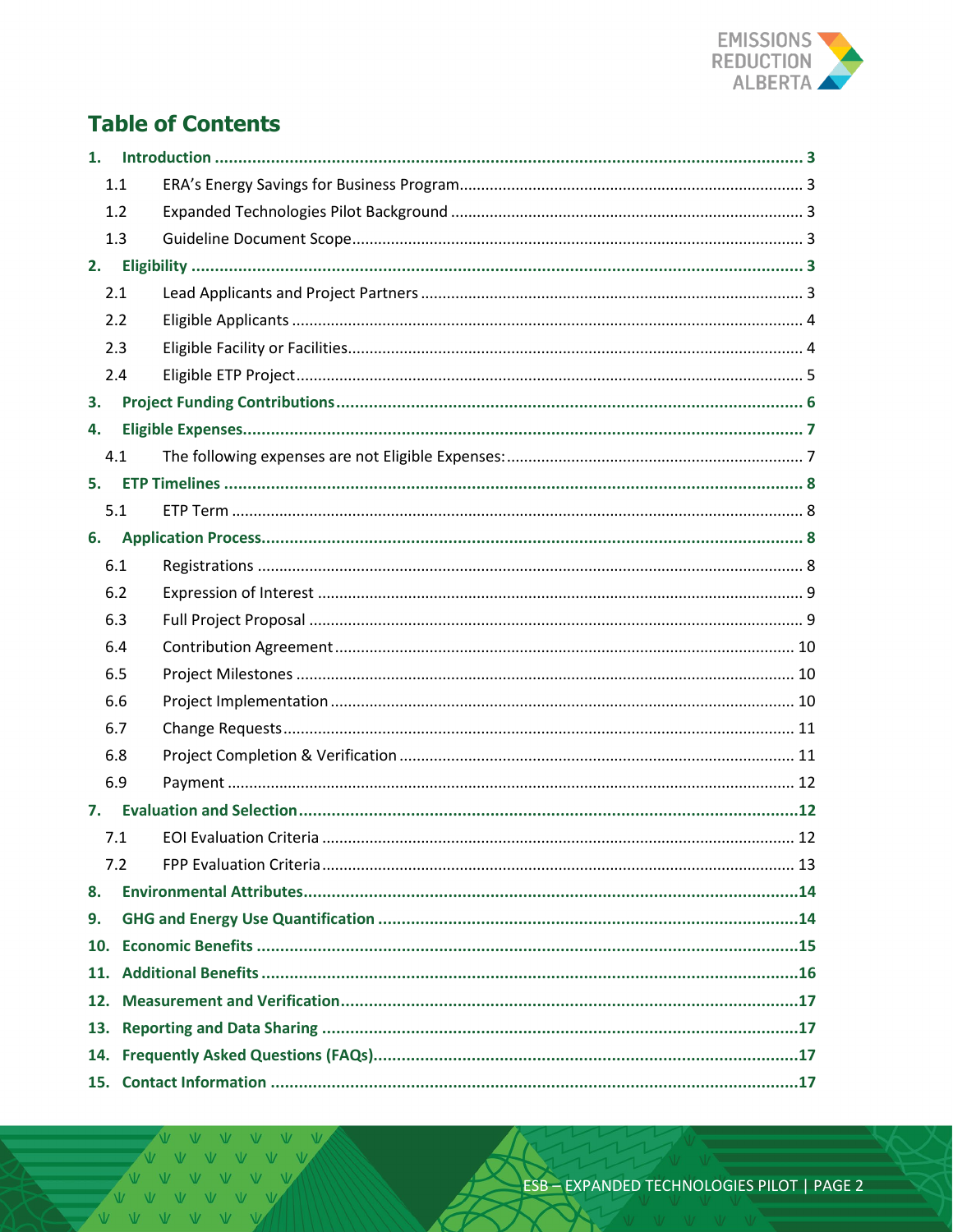

# <span id="page-2-0"></span>**1. Introduction**

#### <span id="page-2-1"></span>**1.1 ERA's Energy Savings for Business Program**

Emissions Reduction Alberta's (ERA) Energy Savings for Business Program (ESB Program) is a funding opportunity to support small and medium-scale industrial and commercial businesses in Alberta. The ESB Program may award up to \$55 million to eligible and commercially available technologies that result in costsaving and emissions reducing Projects. The ESB Program helps Alberta businesses reduce emissions, decrease operating costs, grow their operations, and become more competitive, while creating skilled jobs and boosting economic recovery.

# <span id="page-2-2"></span>**1.2 Expanded Technologies Pilot Background**

With over 60 unique technologies currently supported on the ESB Measures List, the ESB Program is one of the most comprehensive 'menu-based' incentive programs of its kind. However, the energy efficiency economy is dynamic, where new Technology System(s) with potential to deliver novel cost savings are regularly coming into market and are readily available for implementation. The ESB Expanded Technologies Pilot (ETP or Pilot) is an extension of the ESB Program that attempts to offer flexibility within this evolving efficiency marketplace. **The purpose of this Pilot is to offer a pathway for ERA to explore commercial Technology System(s) that could be measures funded under ESB or future initiatives.** The ETP aims to support and evaluate technologies *not* currently available within the ESB Program as listed in the curren[t ESB Measures List](https://eralberta.ca/wp-content/uploads/2021/05/ESB-Program-Measure-List-May-25-2021.pdf) (updated from time to time), but have high potential to reduce emissions and align with a future prescriptive based program.

# <span id="page-2-3"></span>**1.3 Guideline Document Scope**

While ETP is a part of the ESB Program, it follows a modified process where interested parties may submit a Project proposal for funding. This proposal will then be considered by ERA for funding under the ETP. The ETP application and evaluation process consists of two stages: 1) Expression of Interest (EOI), and 2) Full Project Proposal (FPP) (see Section 6). Upon ERA's approval of an FPP, a Contribution Agreement will be finalized and executed with the successful Lead Applicant setting out the terms and conditions of ERA's funding. ETP applications will be reviewed monthly as they are submitted, but funding will be awarded only to successful applicants that meet the criteria outlined below. Eligible businesses interested in applying should familiarize themselves with these Guidelines as eligibility, Project selection, and other processes in the ETP may differ from the current ESB Program.

# <span id="page-2-4"></span>**2. Eligibility**

V V V V V  $V = V - V - V - V - V$ VVVVV

# <span id="page-2-5"></span>**2.1 Lead Applicants and Project Partners**

Collaboration between organizations is permitted and encouraged within ETP and can often represent a strong value proposition by demonstrating opportunities for market commercialization and sharing of results. Lead Applicants and their Project Partners may include any combination of technology developers, product, and service providers (including but not limited to equipment installers, engineering firms, and commercial energy auditors), Facility owners, operators, and others.

Please consider the definitions and general requirements contained in this document when determining which organization should be responsible for applying as a Lead Applicant. ERA recommends that the primary technology provider/installer be the Lead Applicant and the Facility owner/operator be the Project Partner.

ESB – EXPANDED TECHNOLOGIES PILOT | PAGE 3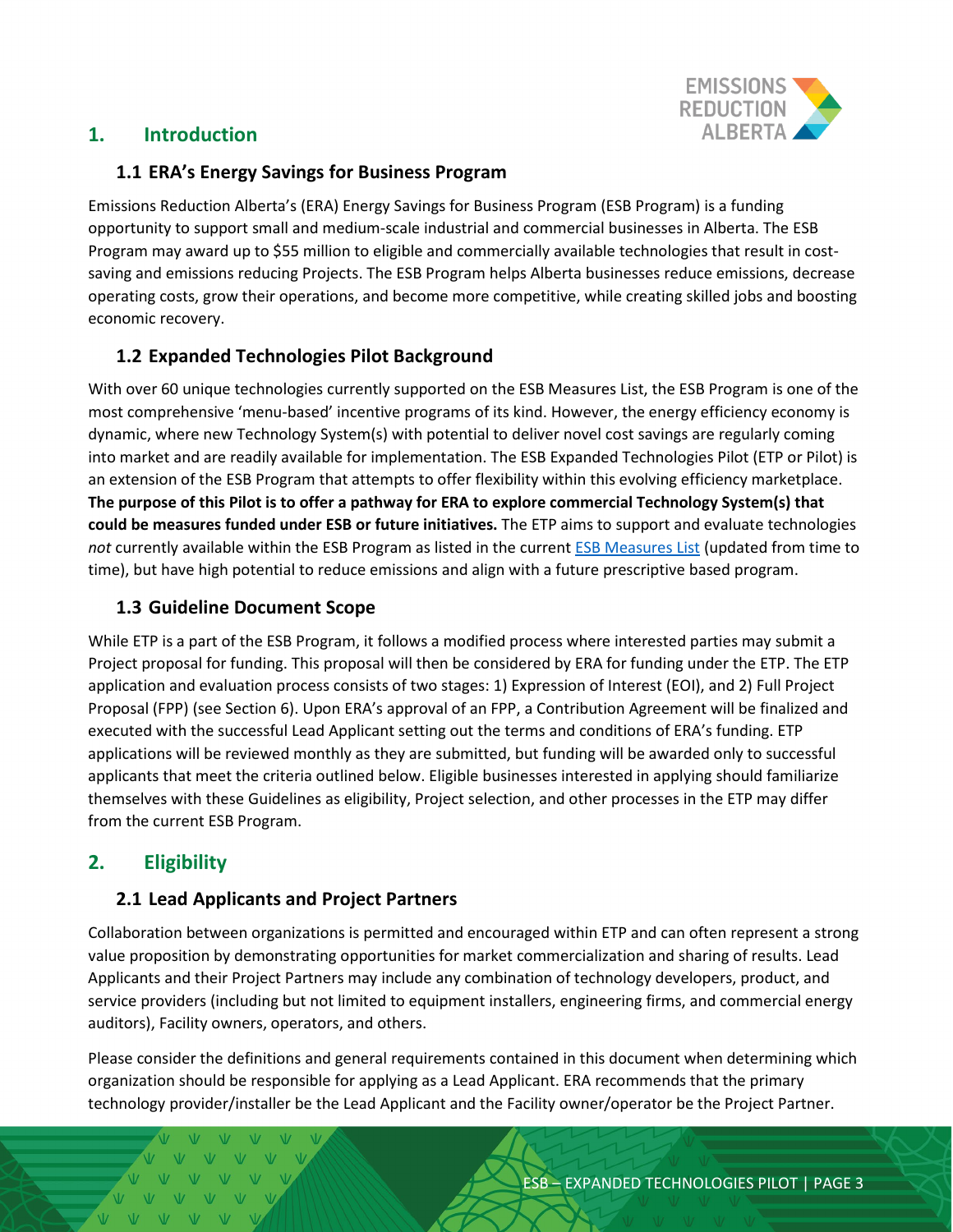

**Lead Applicant:** The primary point of contact for the Project, the sole contracting party with ERA under the Contribution Agreement, and the direct recipient of funding. It is the responsibility of the Lead Applicant to ensure compliance with the Contribution Agreement.

**Project Partner:** Any organization partnering with the Lead Applicant to participate in the completion of the Project.

#### **Requirements**:

- (a) The Facility owner or site owner must be included as either a Lead Applicant or Project Partner.
- (b) If the Technology System(s) owner is *not* the Facility or site owner, they must also be included as either a Lead Applicant or Project Partner.
- (c) All Eligible Expenses must be incurred and paid by either the Lead Applicant or a Project Partner.

#### <span id="page-3-0"></span>**2.2 Eligible Applicants**

As described above, the ETP is open to a wide range of Lead Applicants. To be eligible in the Pilot, all entities (Lead Applicant and listed Project Partners) must meet all the following requirements:

- (a) Is a Person who carries on business.
- (b) Is a privately owned entity and is not a Public Authority.
- (c) Receives 50 per cent or less of its annual revenue from a Public Authority (includes all Project Partners).
- (d) Has the authority to or has obtained the consent to carry out the proposed Project at the proposed Facility, Facilities, or site(s) (either Lead Applicant *or* a listed Project Partner).

All Project Partners must be listed in the Proposal and sign the Acknowledgement Form (contained in the Project Proposal Form).

#### <span id="page-3-1"></span>**2.3 Eligible Facility or Facilities**

To be an Eligible Facility, a Facility must meet all the following requirements:

- (a) Be located in Alberta.
- (b) Is owned or leased by the Lead Applicant or a Project Partner.
- (c) Meets at least one of the following:
	- i. used solely for commercial or industrial purposes,
	- ii. consists only of the common areas of a multi-unit residential dwelling,
	- iii. is a remote industrial Facility with an applicable Facility ID (Petrinex or equivalent), or
	- iv. is part of a farming operation not consisting of a residence or homestead.
- (d) The Facility is not a Large Emitter.
- (e) The Facility is not, nor is it part of a group of facilities, that are subject to or have opted into the TIER Regulation at any time during the term of this Project.
- (f) To the Applicant's knowledge, the Facility will continue to operate for the lifetime of the Technology System(s).

Note for 2.3(b): If a Facility is not owned or leased by a Lead Applicant or Project Partner, a long-term operational contract with the Facility Project Partner or Lead Applicant who is responsible for all aspects of the Project including equipment and energy costs, operations, and has the legal right to modify equipment, will be considered as equivalent and eligible under 2.3 (b).

 $V - V$  $W - W - W - W$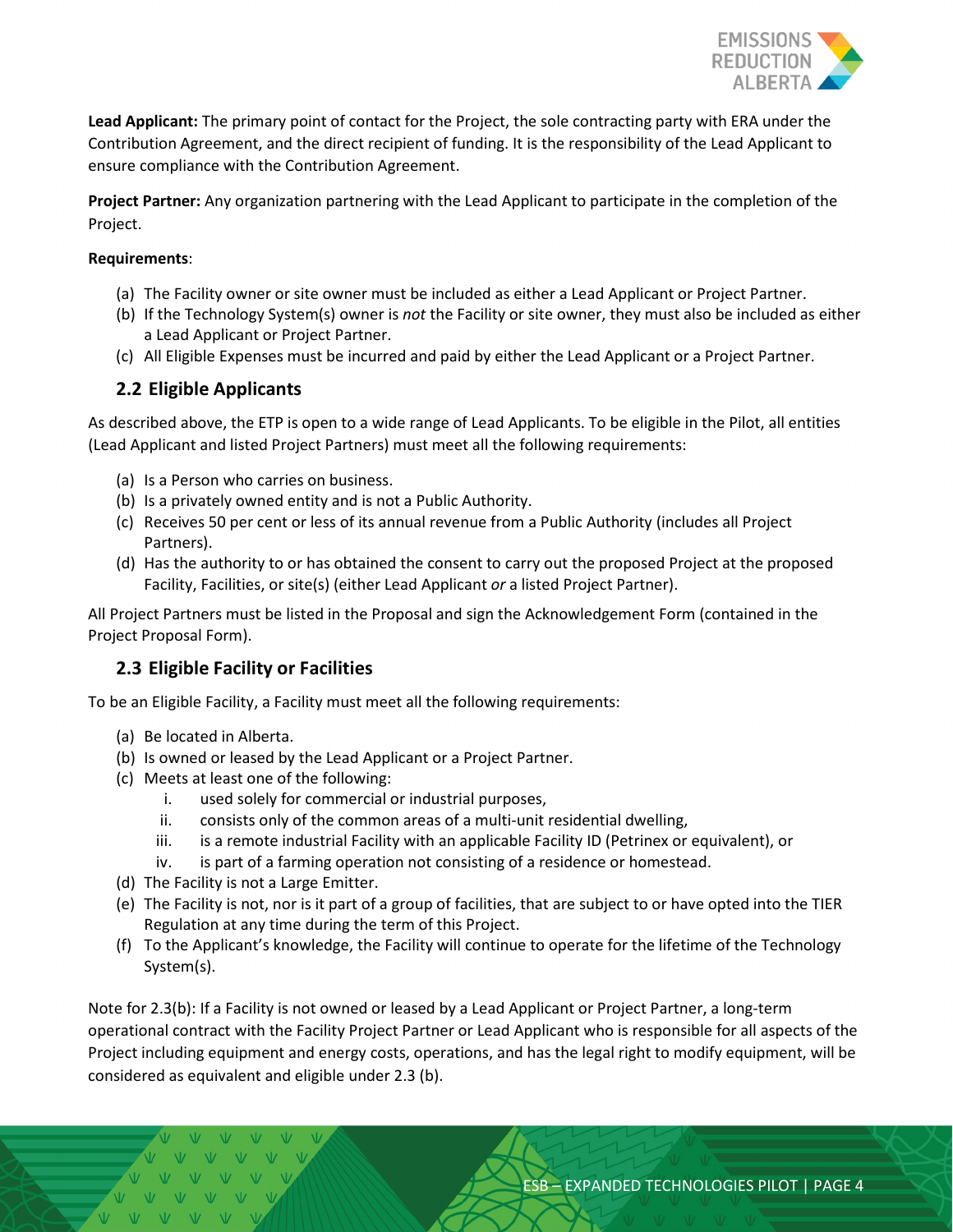

# <span id="page-4-0"></span>**2.4 Eligible ETP Project**

ERA will only fund one project (FPP) of each technology type with the following exception. A subsequent project (at the EOI stage) will be considered if it demonstrates the technology system at a different scale, under different operating parameters, in a different operating environment, or with a different utilization purpose such that the GHG reductions, energy savings, or business case outcomes are significantly different. Current technology systems funded through the ETP are updated on the Pilot website weekly. If you have a similar project planned and are considering seeking funding, please contact [etp@esbprogram.ca](mailto:etp@esbprogram.ca) for guidance on whether it will be considered.

ETP Projects should be composed of Technology System(s) that can be supported within ESB or a similar initiative and are comprised of either a one-to-one system replacement or an isolated Technology System(s) upgrade. The Technology System(s) should provide Greenhouse Gas (GHG) emissions reductions that can be consistently and accurately predicted using a simple spreadsheet based model or equivalent, or equations based on engineering first principles, with a limited number of input variables.

An Eligible Project, at a minimum, meets the following criteria:

- (a) Consists of an installation, retrofit, or equipment upgrade which results in a reduction of GHG emissions at the Facility or Facilities where it is installed by means of energy efficiency, energy conservation, waste heat recovery, on-site renewable energy, on-site CO<sub>2</sub> recovery, or fuel switching.
- (b) Consists of a single technology type or integrated technology system type. For clarity, a Project may include multiple units of the same technology types installed at one or more Facility.
- (c) Is installed or implemented at an eligible Facility (Section 2.3) and results in emissions reductions or energy savings within the boundary or operations (Section 9) of the eligible Facility. For clarity, a reduction of on-site electricity consumption would meet this condition.
- (d) Has a Total Project Cost of Eligible Expenses at or exceeding \$10,000 (Section 4).
- (e) Results in GHG emissions reductions at a rate at or below \$200 of total Requested ERA Funding per tonne of CO<sub>2</sub>e reduced over the Project life, calculated as described in Section 5 of the EOI.
- (f) Results in a positive Project financial Return on Investment (ROI), calculated as described in Section 10.
- (g) The Applicant has or will obtain all required permits, licenses, approvals, and authorizations that are required by law (including any development, electrical or building permits) to install the Technology System.
- (h) The Technology System will remain installed and operational over the Project lifetime stated in the Proposal.
- (i) The Project must be completed (purchased, installed, and fully operational) by no later than March 31, 2023.
- (j) The Technology System(s) is not fully operational prior to FPP approval.
- (k) The Project, including installation and operation of the Technology System, comply with all applicable laws and regulations.
- (l) Any equipment or parts purchased as part of the Technology System(s) must be new.
- (m) The Technology System(s) is commercialized (the product is proven through successful deployment in operational settings, is available to anyone for purchase, can be manufactured widely and is TRL level 9+. The technology cannot be in the research, development, pilot, or prototype stage).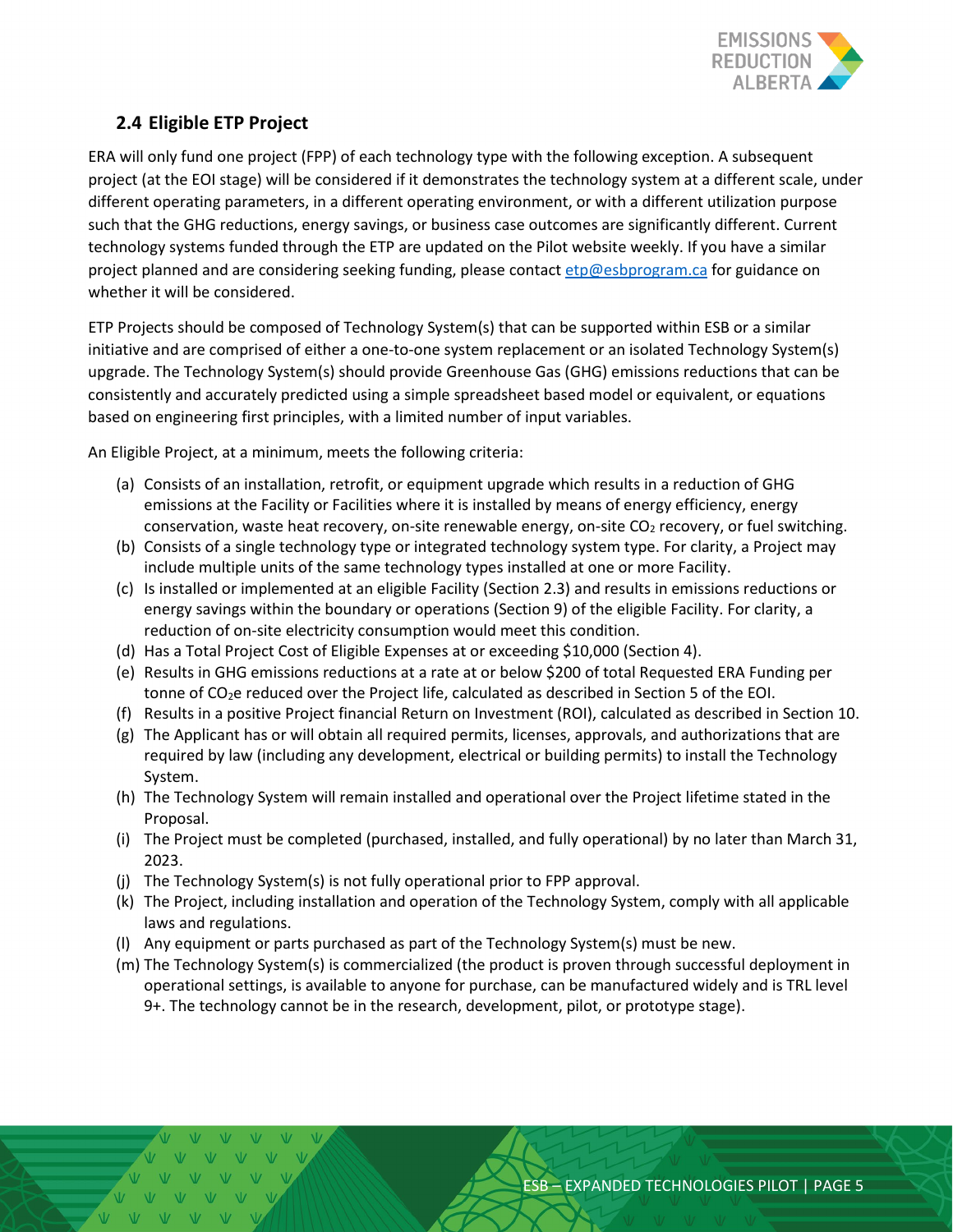

An ETP Project is **not** eligible if:

- (n) One or more Technologies in the Project are eligible under the current ESB Program, please refer to the [ESB Measures List.](https://eralberta.ca/wp-content/uploads/2021/05/ESB-Program-Measure-List-May-25-2021.pdf)
- (o) The Technology consists of a grid-connected solar PV under the Alberta Microgeneration Regulation.
- (p) The Project has already received funding under the ESB Program or any other ERA initiative.
- (q) The Project has already received or been approved to receive financial incentives, funding, subsidies, grants, or other monies as a result (directly or indirectly) of the TIER Regulation, the repealed Climate Leadership Act, or the Pan-Canadian Framework.
- (r) The Project is strictly an operational, process or behaviour change.
- (s) The Project is classified as routine maintenance conducted as part of normal operations or industry standard.
- (t) The Project is required by law or regulation.
- (u) The Project is classified as standard business practice.
- (v) The Project requires complex modelling with several inputs, pre- and post-energy audits, or measurement and verification to calculate energy savings or greenhouse gas emissions reduction.
- (w) The project includes technologies exclusively functioning as power quality management (such as power factor correction, harmonics reduction, etc.), energy load shifting technologies, or reduces system losses upstream of the meter.

# <span id="page-5-0"></span>**3. Project Funding Contributions**

ETP Projects are eligible to receive funding up to the maximum of:

- 50 per cent of the Total Project Eligible Expenses,
- \$250,000 per Project (meaning per EOI), or
- \$1,000,000 per parent company, calculated based on participation in any Project whether as a Lead Applicant or a Project Partner, and **including current ESB Program incentives and ETP funding.**

In the Proposal, Applicants must specify the requested level of funding required to successfully complete the Project and provide a budget narrative to support and explain the requested funding. Applicants whose FPP are approved will be provided a conditional funding letter that specifies the maximum level of available funding along with any additional participation requirements that ERA has determined (e.g., additional monitoring or reporting). At ERA's sole discretion, ERA may choose to offer less funding than requested, or may increase funding beyond the stated limits where strong justification is demonstrated.

Note: If any additional requirements are imposed by ERA, not originally contained within the conditional funding offer, or if the Total Project Eligible Expenses are anticipated to change, Applicants will be given an opportunity to revise their funding request prior to executing the Contribution Agreement. Any changes to Eligible Expenses following execution of the Contribution Agreement must be approved in accordance with the Change Request process (Section 6.6).

ESB – EXPANDED TECHNOLOGIES PILOT | PAGE 6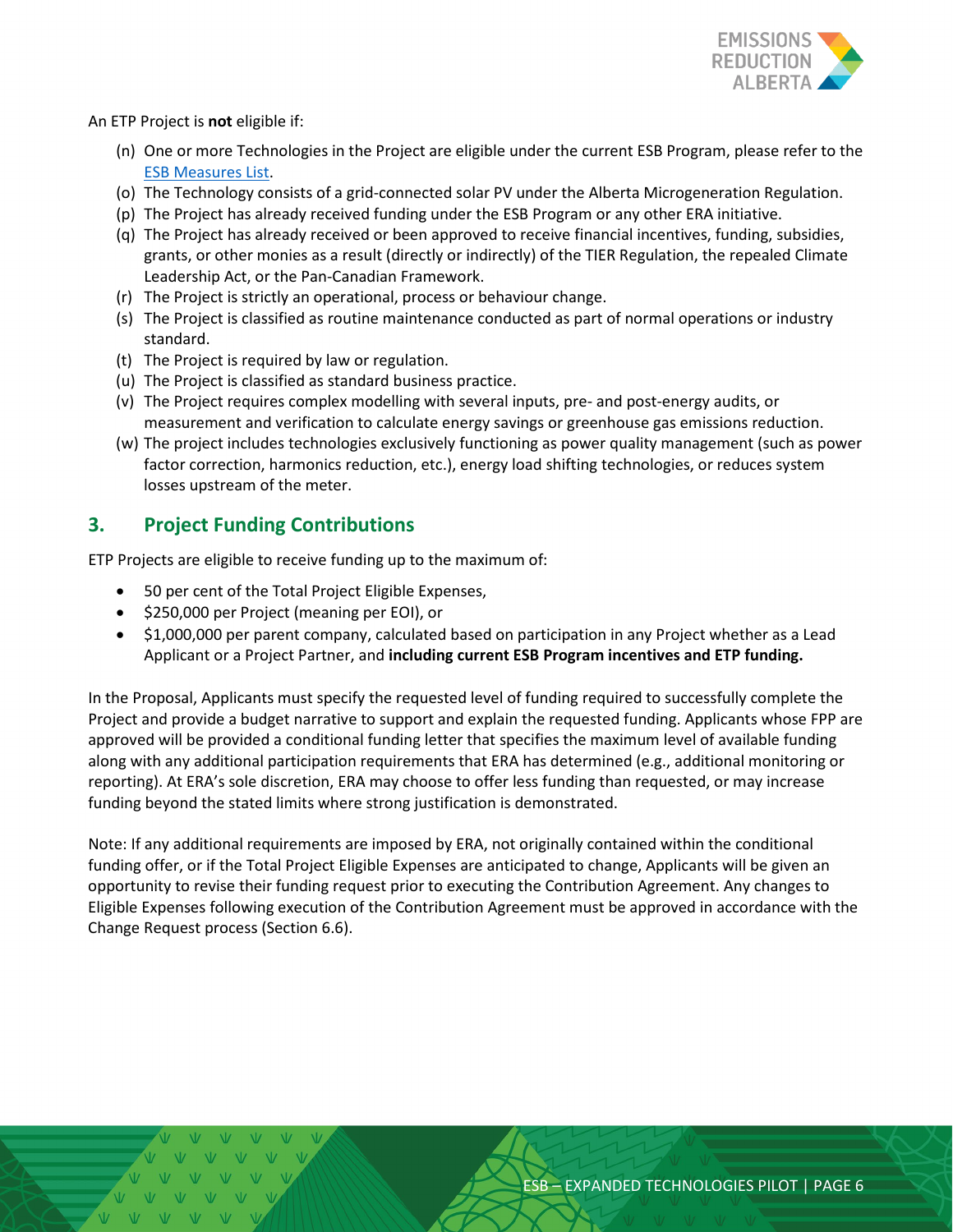

# <span id="page-6-0"></span>**4. Eligible Expenses**

An Eligible Expense is an expense that meets all the following requirements:

- (a) The expense was incurred directly in support of the completion of the Project, including but not limited to:
	- i. Energy modelling costs;
	- ii. Engineering design costs;
	- iii. Procurement and construction costs;
	- iv. Equipment purchase costs;
	- v. Installation equipment costs (e.g. Cables conduits, racking or anchors);
	- vi. Installation labour costs;
	- vii. Costs of interconnecting with the electrical and/or natural gas distribution system behind the meter and application costs associated with obtaining the interconnection;
	- viii. Costs to obtain necessary permits and inspections;
	- ix. Costs for Project commissioning; and
	- x. Costs associated with measurement or verification required as part of the Contribution Agreement;
- (b) The expense was incurred and paid by the Lead Applicant or a Project Partner listed in the proposal forms
- (c) The expense was incurred prior to the Project Completion Documentation Deadline (Section 6.8) stated in the Contribution Agreement
- (d) The expense is included in the Proposal. Changes to Eligible Expenses over the course of the implementation of the Project must follow the Change Request process (Section 6.6)
- (e) The expense relates to costs to dispose or decommission the replaced equipment
- (f) The expense was not incurred before December 1, 2021 (ETP launch).

Capital Assets, such as property, plant, and equipment (PPE) are Eligible Expenses under ETP. All major assets to be purchased must be itemized at the time of Project commencement and should be specified in the Proposal. The asset listing will be reviewed to determine reasonableness of cost and linkage to the Project. The useful life of the asset must be specified. ERA reserves the right to limit capital assets classified as Eligible Expenses. Capital assets must be supported by invoices which disclose the cost of the asset. These requirements apply equally to assets under lease arrangements.

#### <span id="page-6-1"></span>**4.1 The following expenses are not Eligible Expenses:**

Any expenses which are considered ineligible under these Guidelines will not be included in the Total Project Eligible Expenses for incentive calculations, including costs:

- (a) Not directly required to design, purchase, or install of the Technology System(s);
- (b) Where the applicable Technology System(s) is not installed and not in operation as of the Project Completion Deadline;
- (c) To repair or refurbish existing or used equipment;
- (d) To prepare or modify the Eligible Facility;
- (e) For aesthetic improvements;
- (f) To operate, maintain or upkeep equipment;
- (g) That have received financial incentives, funding, subsidies, grants, supplier discounts or other monies from any other third party;
- (h) GST or any other provincial sales taxes;
- (i) To purchase warranties or insurance;

VVVV

 $W - W - W - W$  $V$   $V$   $V$ 

ESB – EXPANDED TECHNOLOGIES PILOT | PAGE 7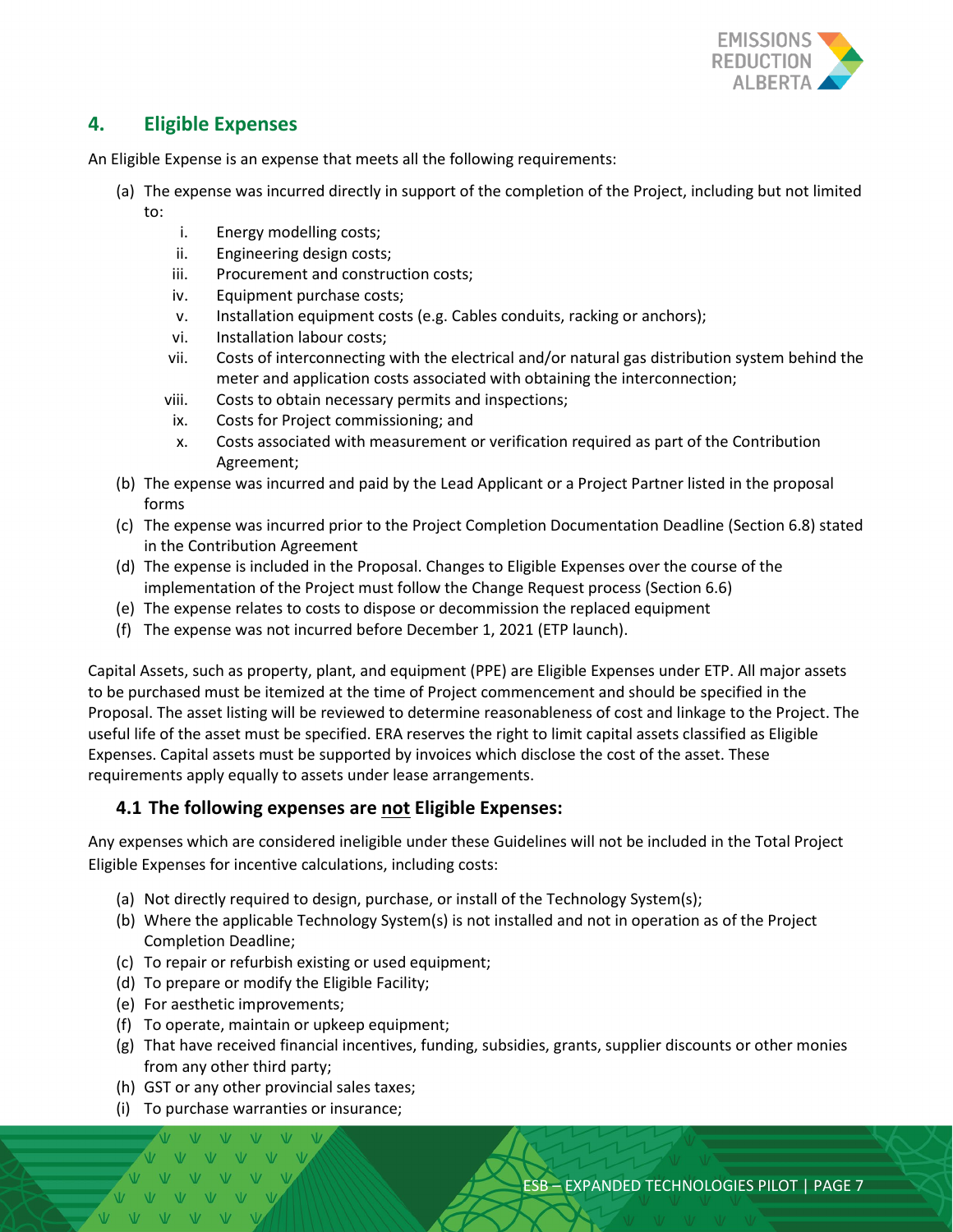

- (j) Overhead, administrative, or internal costs;
- (k) To complete ETP documents;
- (l) Costs incurred prior to December 1, 2021; and
- (m) Any tax costs that result from participation in the Program.

#### <span id="page-7-0"></span>**5. ETP Timelines**

#### <span id="page-7-1"></span>**5.1 ETP Term**

The ETP will be open until March 31, 2023, until all funding has been disbursed, or at ERA's sole discretion. If the Pilot closes earlier than March 31, 2023, ERA will provide two weeks notice for applicants to submit their EOI. To increase the chances of receiving ETP funding, we encourage you to submit an EOI as soon as possible.

# <span id="page-7-2"></span>**6. Application Process**



<span id="page-7-3"></span>ETP Lead Applicants must register on the ERIMS Platform. Note: this is different than the ESB Program Portal, if you are already registered for the current ESB Program, please create a new ETP account on the ERIMS platform. To register:

- 1. Go to the website:<https://erims.outcome-plus.com/>
- 2. Click the Register button on the top right hand of the page.
- 3. Enter your email address and submit the verification code that is sent to your email. Enter the code on the ERIMS platform and create a password.

 $V$   $V$   $V$   $V$  $V$   $V$  $\mathbf{W}$  $W - W - W - W$  $V$   $V$   $V$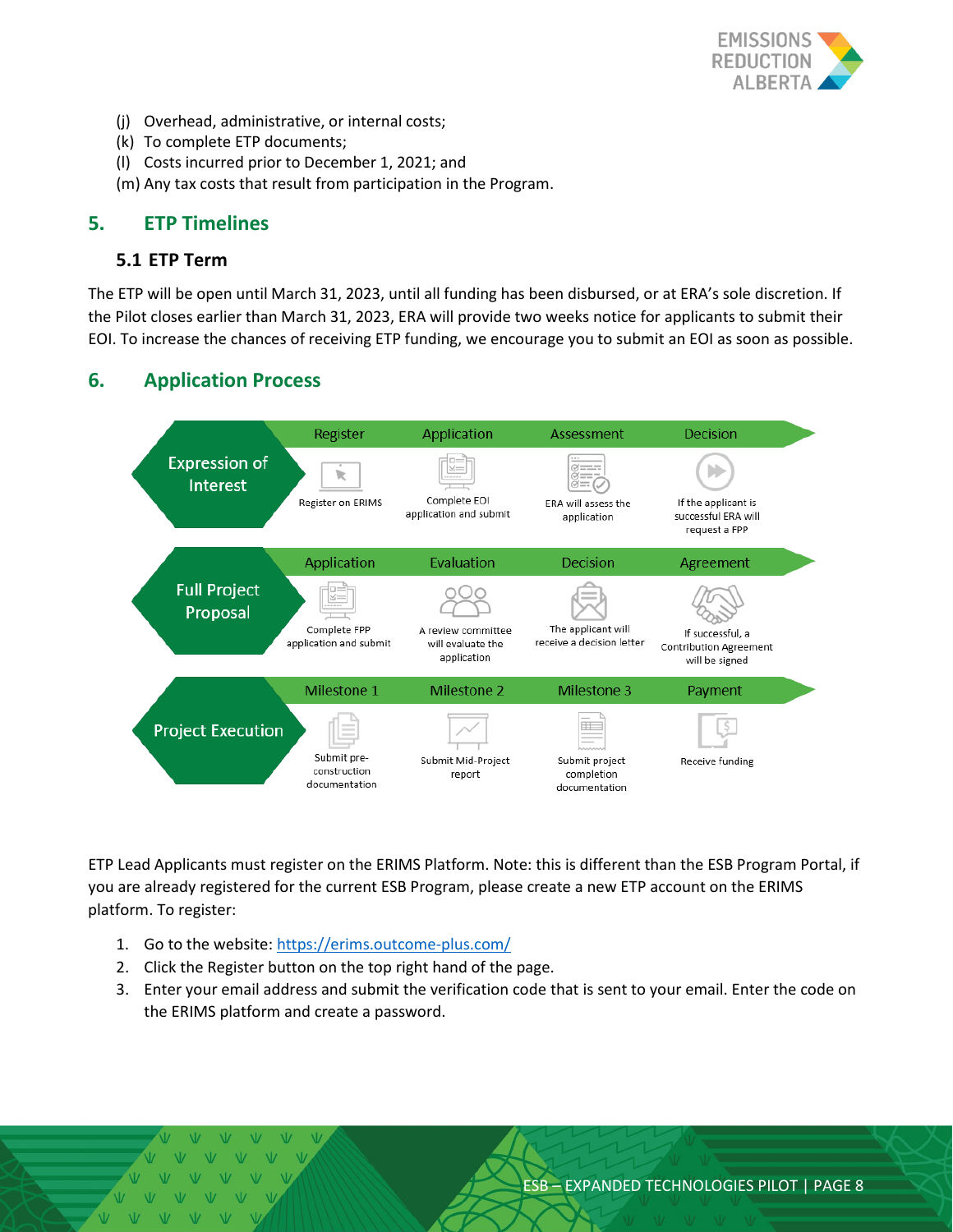

### <span id="page-8-0"></span>**6.2 Expression of Interest**

The EOI is the first step in the application process where the Applicant fills out high-level information about the project in the template provided. The purpose is to introduce the project to ERA and enable a review of the eligibility and fit within ETP. This will ensure projects that proceed to the detailed FPP stage will have a better opportunity for success. The template is only up to up to five pages long and includes a high-level overview of who the Lead Applicant and Project Partners are, what the Technology System(s) and base case are, Facility description, the Project timeline and budget, including the funding request, and economic and additional benefits.

#### **6.2.1 Submission**

After you have registered, Applicants may create an EOI by clicking:

- 1. "Expression of Interest" on the top menu bar on ERIMS.
- 2. Select "Expanded Technologies Pilot" from the drop-down menu under "Calls".
- 3. Download the EOI form from ERIMS or the ETP website.
- 4. Fill out the EOI form and upload it as a PDF. The form includes instructions in red and space for Applicants to fill in text, graphics, tables etc. When the Lead Applicant has completed the form, the red instructions can be deleted.
- 5. One supplemental document (maximum two pages) can be included in the EOI Appendices section, such as the GHG quantification spreadsheet. Any other documents included will not be part of the review process.
- 6. Press submit and your EOI will be locked while ERA reviews your application.

Tip: Check out the [ERIMS Online Submission Help Guide,](https://erims.outcome-plus.com/Content/Files/ERIMS/Files/Online%20Submission%20Help%20Guidelines.pdf) call the ESB Contact Centre or email [ETP@esbprogram.ca](mailto:ETP@esbprogram.ca) and ask for Application Assist if you need help submitting an application. Note that some of the sections in the help guide may be different in the examples than what you will see for ETP.

#### **6.2.2 Evaluation**

ERA will review your EOI based on the evaluation criteria set out in Section 7.1. If an Applicant's EOI is approved to advance to the next level of evaluation, the ERA team will contact you to request a FPP be submitted.

# <span id="page-8-1"></span>**6.3 Full Project Proposal**

Once approved at the EOI stage, the FPP is the next step in the application process. The purpose of the FPP is for ERA to complete a detailed review of the merits of the Project, quantify the emissions reductions, use the information provided to track and support project progress and to have an increased technical understanding of the proposed Technology System(s). The FPP includes similar information to the EOI, but at a more detailed level. It includes further details about the GHG reductions, GHG abatement and economic calculations. It also asks for information about the project budget, plan, risks, and team qualifications.

#### **6.3.1 Submission**

Once requested to submit an FPP an Applicant may proceed as follows:

- 1. "Full Project Proposal" on the top menu bar of ERIMS.
- 2. Select "Expanded Technologies Pilot" from the drop-down menu under "Calls".

 $\overline{M}$   $\overline{M}$   $\overline{M}$   $\overline{M}$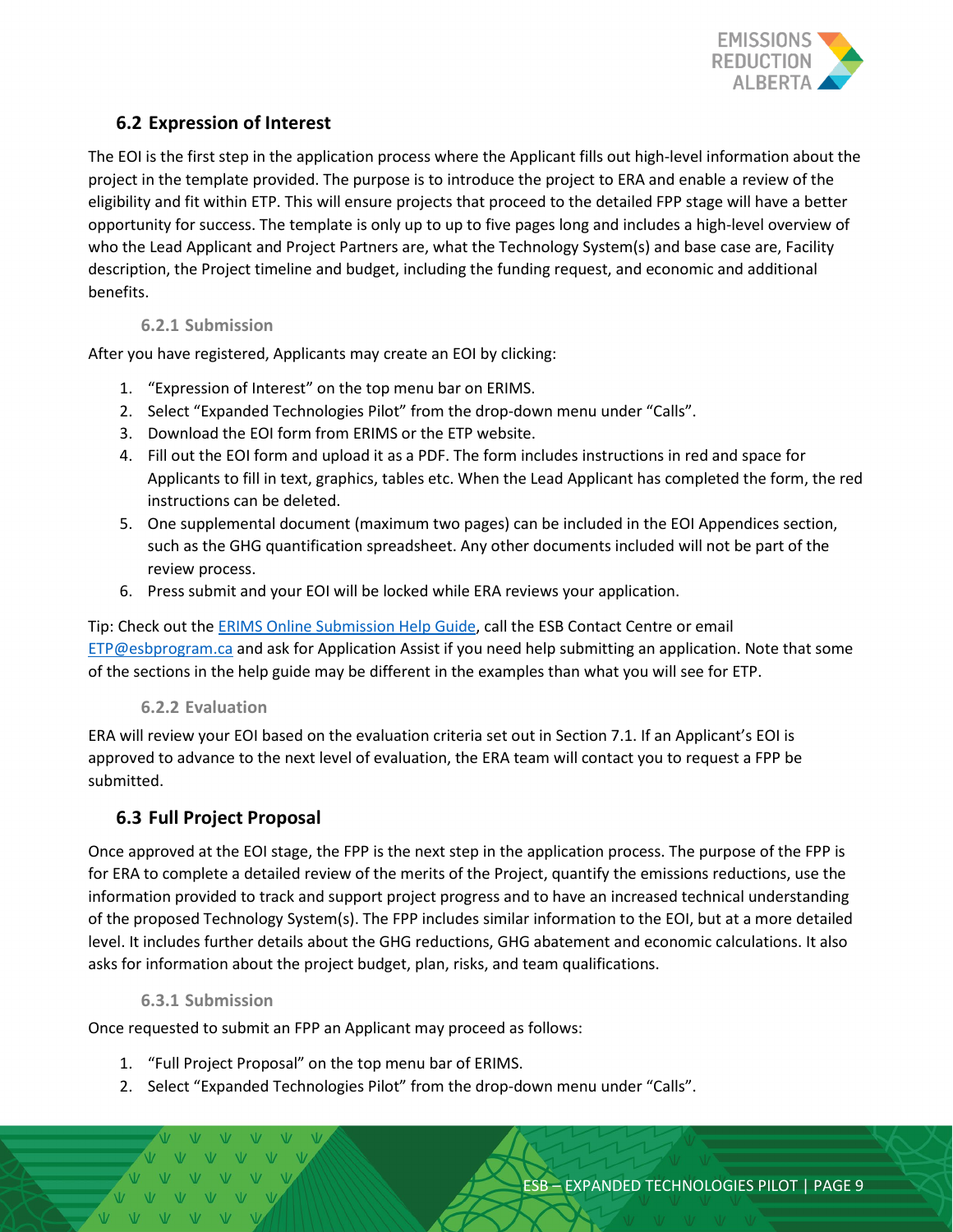

- 3. In ERIMS you will be asked for Project information such as Project title, Facility location, Project start and end date and Lead Applicant contact details.
- 4. Download and complete the FPP Form, then upload it as a PDF. The Form includes instructions in red and space for Applicants to fill in text, graphics, tables etc. When the Applicant has completed the form, the red instructions can be deleted.
- 5. Up to five supplemental documents can be included in the FPP Appendices section, such as specification sheets, GHG quantification spreadsheets, etc. Please keep the additional information reasonable and limit strictly to relevant information. ERA reserves the right to not include attachments if they are excessive and anymore than five documents will not be included as part of the evaluation unless they are specifically requested by ERA as part of the EOI review and feedback.
- 6. Press submit and your FPP will be locked while ERA conducts its review.

Tip: If you need help or have any questions while completing an FPP, please contact ERA through the ESB contact centre and ask for Application Assist - our Application Team is happy to assist.

#### **6.3.2 Evaluation**

Once an FPP is submitted it will be locked for editing and sent to the ERA Review Panel for consideration. The Review Panel will evaluate and score the FPP based on the evaluation criteria set out in Section 7.2.

### <span id="page-9-0"></span>**6.4 Contribution Agreement**

Applicants whose FPP's are selected to proceed must enter into a Contribution Agreement with ERA which will address the Project scope, deadlines, work plan, milestones, deliverables, performance targets, payment schedule, reporting requirements, terms of funding, and other aspects related to ERA's funding.

#### <span id="page-9-1"></span>**6.5 Project Milestones**

Throughout the Project there may be up to three Milestones to complete, which will be confirmed and finalized in the Contribution Agreement. These include:

- 1) Pre-construction documentation this may only be necessary for some Projects following the FPP approval and could include but is not limited to initial assessments, technical information on parameters that require subsequent design or engineering, additional modelling, or analysis, etc.
- 2) Mid-Project report for complex Projects or Projects that will be greater than 6 months, a mid-Project report will be required including progress to date, budget update, next steps, and timeline confirmation.
- 3) Completion Documentation this is required for all Projects as defined in Section 6.8.
- 4) Post-Project reporting this is for ERA to learn about how the project is performing 2 years from project completion, to learn if there has been an increased interest from the market, to confirm if there are any changes or updates to parameters affecting the GHG emissions reductions, etc. This is required for all Projects

If the Contribution Agreement does not include either the Pre-construction or Mid-Project milestones, no actions are required, and the Project can proceed to the next step.

# <span id="page-9-2"></span>**6.6 Project Implementation**

Once the Contribution Agreement is negotiated and signed, the Project construction and implementation can commence. This includes, but is not limited to:

VVVVVV V V V V V V VVVVV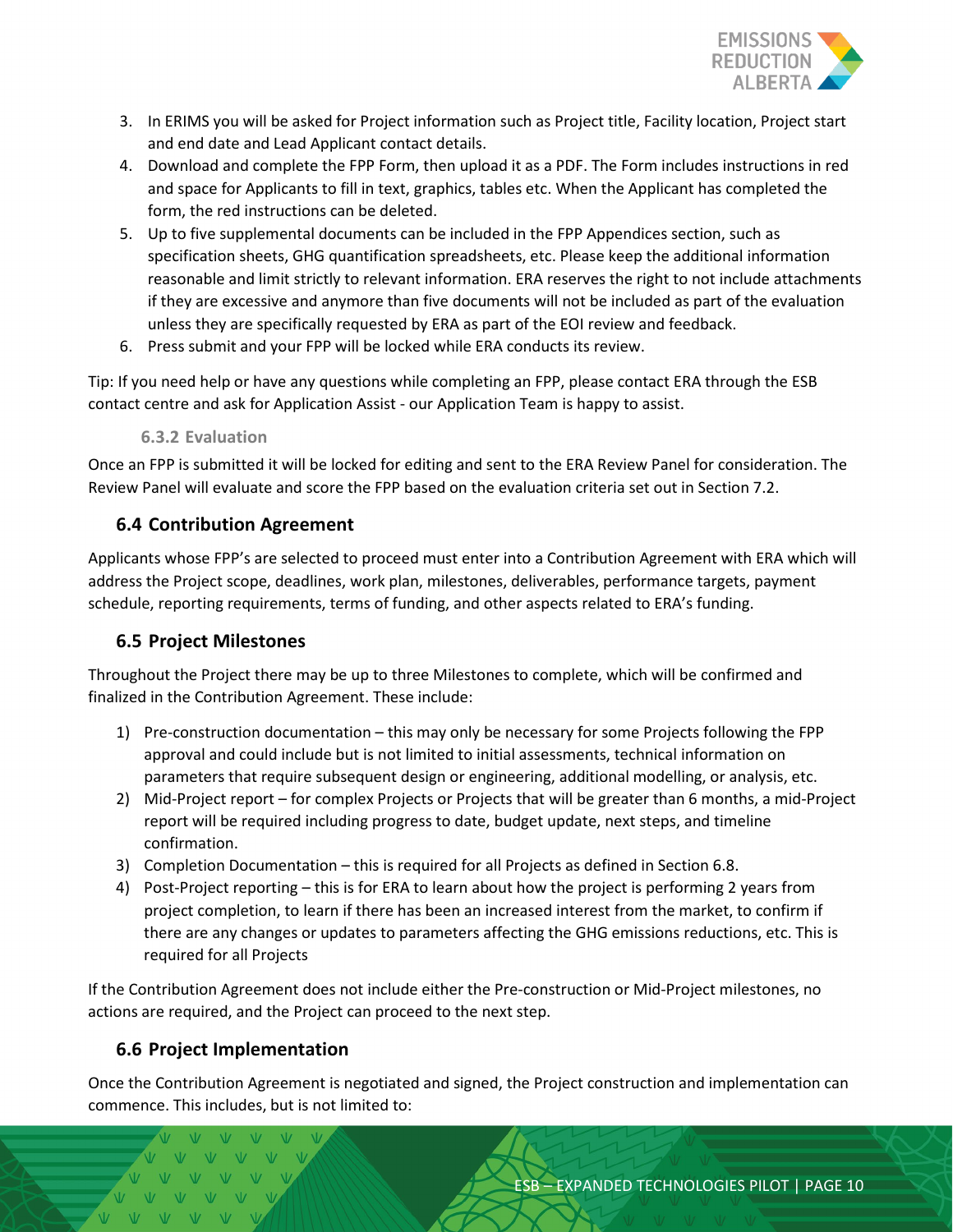

- Submission of any documentation for any of the milestones through ERIMS;
- Proceeding with the purchase of any equipment, products etc. required for the Project; and
- Project installation and construction.

# <span id="page-10-0"></span>**6.7 Change Requests**

Once a Contribution Agreement is finalized, the Applicant may initiate and request any changes required to their Project by submitting a Change Request form to [ETP@esbprogram.ca,](mailto:ETP@esbprogram.ca) available in ERIMS or on the website. ERA will consider each Change Request on a case-by-case basis at ERA's sole discretion.

A Change Request must be requested at least 60 days prior to Project Completion Date. Any change in scope is subject to ERA approval and may include the following:

- An increase in the quantity of Technology System(s) listed in the FPP, where the estimated incentive in the FPP increases by 10 per cent or less,
- A decrease in the quantity of Technology System(s) to be installed,
- A change to the model number of a Technology System(s) provided that the new model number meets the same specifications as provided in the FPP, or
- A Project Completion Deadline extension.

Where approved, ERA will confirm acceptance of the Change Request and issue a Change Approval Notice setting out the accepted amendments.

For clarity, ERA will not provide funding for any Technology System(s) that is not listed in an FPP or contained in an approved Change Approval Notice. Applicants must receive their Change Approval Notice *prior* to installation of any Technology System(s) that differs from the approved FPP. If a Change Request is granted, the costs associated with the additional Technology System(s) will be revised accordingly in the Applicant's Total Eligible Expenses.

ERA does not guarantee funding greater than the amount outlined in the Contribution Agreement.

# <span id="page-10-1"></span>**6.8 Project Completion & Verification**

Once all installations associated with the Project are complete and in commercial operation, the Applicant will submit all required Project Completion Documentation through ERIMS which includes, but not limited to the following:

- A copy of all receipts and invoices for all installed Technology System(s) (including installation costs), clearly showing dates Eligible Expenses were incurred,
- Supporting documentation for all Eligible Expenses indicating the itemized amounts and dates expenses were incurred or paid,
- Proof of address of the Eligible Facility e.g., utility bill in the name of the business or business registration document showing the address of the Facility,
- A list of all other third-party funding received by the Applicant in connection with the Project
- A specification sheet for each Technology System(s),
- All technical documents or monitoring as required in the Contribution Agreement for technical review and approval,
- Photographs of the replaced and new Technology System(s),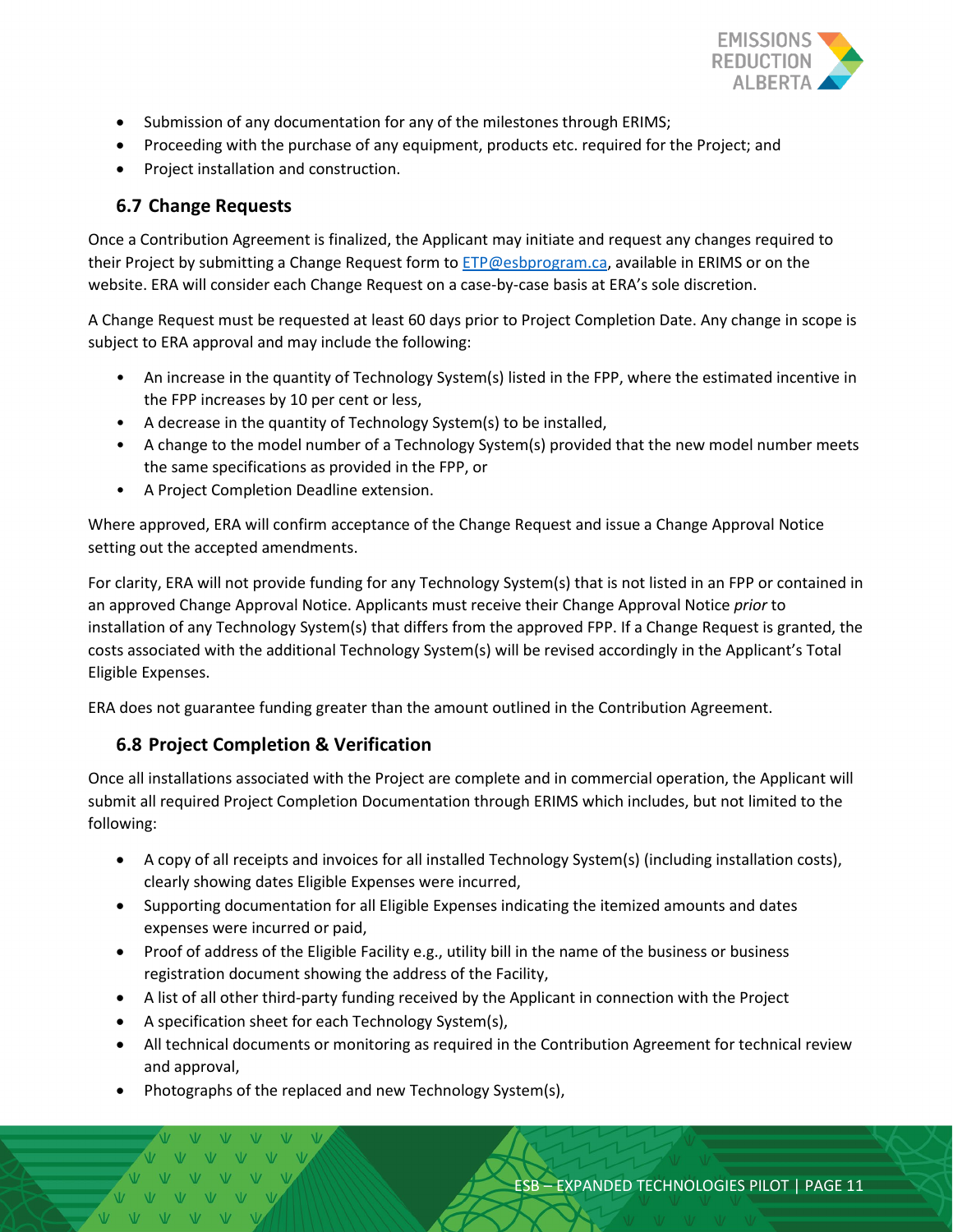

• Any other documentation reasonably required under the Contribution Agreement or upon request.

Note: There may be other requirements depending on the specific Project. These will be stipulated within the Contribution Agreement.

The Project Completion Documentation must be submitted on or prior to the Project Completion Deadline as defined within the Contribution Agreement.

All Projects will require a virtual or in-person site visit as part of ERA's review and verification process, as described in Section 12 below.

#### <span id="page-11-0"></span>**6.9 Payment**

Once an Applicant submits their required Project Completion Documentation, ERA will review and determine if it is acceptable to ERA at its sole discretion. Once approved, ERA will remit payment to the Lead Applicant for acceptable expenses. Payments will be made through a secure Electronic Fund Transfer (EFT) based on banking information received from the Lead Applicant through ERIMS. Where an EFT is not possible, a cheque will be mailed to the Lead Applicant. The general payment process is as follows:

- 1. Lead Applicants will receive a notice approving the incentive payment,
- 2. Lead Applicants will receive an automated notification to setup an account for EFT payment,
- 3. Lead Applicants will securely enter banking information,
- 4. Funds will be issued to the Lead Applicant's bank account within 4 weeks after their banking information is provided to ERA and the Lead Applicant will be notified when this occurs.

# <span id="page-11-1"></span>**7. Evaluation and Selection**

Projects will be evaluated by a group of internal and external experts based on the Project's potential to achieve the overarching goals of ERA's mandate and the ESB Program, namely, to reduce GHG emissions and grow Alberta's economy by accelerating the adoption of cost- and energy-saving Technology System(s). Each Proposal is assessed using the evaluation criteria below to determine the proposed Project alignment with ERA's mandate. Applicants are encouraged to consider these weightings when developing their applications. Further guidance and instructions are provided within the EOI and FPP forms.

Funding under ETP will also depend on the quality, completeness, and comprehensiveness of the submitted Proposal. In this regard, "quality" means the merits of the Proposal in terms of both: a) the potential for impacts based on the following assessment criteria, and b) how well the criteria are addressed, including completeness and clarity.

Please note that any application missing required information or containing errors or omissions such that any results are deemed to be invalid or incomprehensible, may be automatically rejected by ERA, in its sole discretion, without further evaluation or recourse.

#### <span id="page-11-2"></span>**7.1 EOI Evaluation Criteria**

The EOI will be evaluated based on a pass or fail of the criteria described in the table below. EOIs must receive a pass on all criteria to proceed.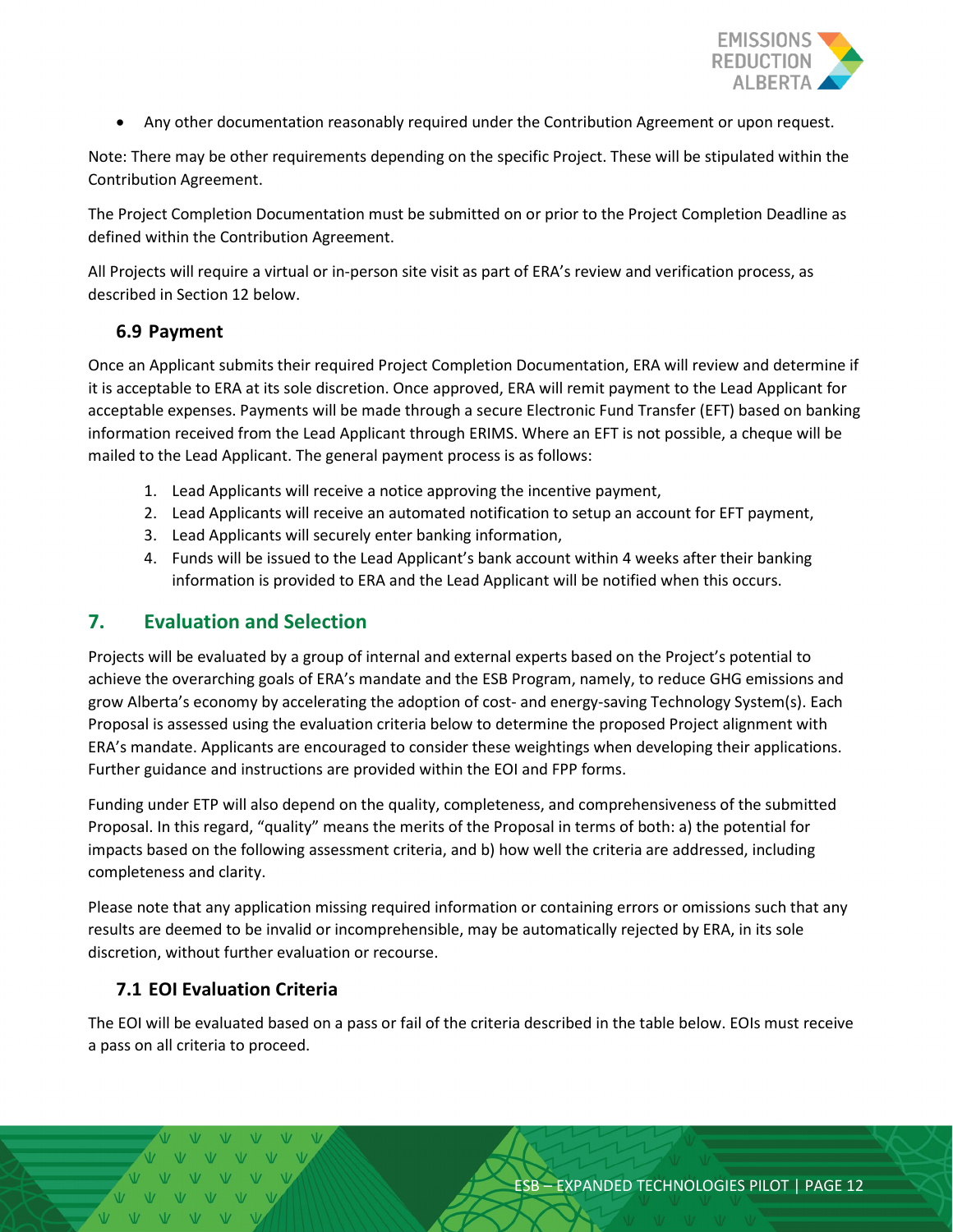

| <b>Criterion</b>                                  | <b>Description</b>                                                                                                                                                                                                                                                                                        |  |
|---------------------------------------------------|-----------------------------------------------------------------------------------------------------------------------------------------------------------------------------------------------------------------------------------------------------------------------------------------------------------|--|
| <b>Participant Eligibility</b>                    | Lead Applicants and Project Partners will be evaluated whether<br>they meet the criteria set out in Section 2.2.                                                                                                                                                                                          |  |
| <b>Facility and Project Eligibility</b>           | All Facilities included in the proposed Project will be evaluated<br>whether they meet the criteria set out in Section 2.3.<br>The proposed Technology System(s) will be evaluated whether<br>they meet the criteria set out in Section 2.4. Note: 2.4e and 2.4f to<br>be evaluated in separate criteria. |  |
| <b>Project Timelines</b>                          | The Project will be evaluated based on the timelines and Project<br>scope to ensure it will be completed by March 31, 2023.                                                                                                                                                                               |  |
| Project Budget and Funding<br>Request             | The budget will be assessed if it corresponds to the Project scope<br>and that the funding request is a maximum of 50 per cent of the<br>Total Project Eligible Expenses or a maximum as laid out in Section<br>3.                                                                                        |  |
| <b>GHG Reductions</b>                             | The Technology System(s) will be evaluated based on the<br>demonstrated potential to reasonably achieve the minimum GHG<br>reductions described in Section 2.4e.                                                                                                                                          |  |
| <b>Economic and Additional</b><br><b>Benefits</b> | Financial benefits will be evaluated whether based on if there is a<br>positive Return on Investment as described in Section 2.4f.<br>Additional benefits will not be taken into consideration during the<br>evaluation.                                                                                  |  |
| <b>Market Potential</b>                           | The Project will be assessed based on whether the Technology<br>System(s) can be applied to multiple Facilities or if there are<br>multiple Projects are planned of similar scope.                                                                                                                        |  |

# <span id="page-12-0"></span>**7.2 FPP Evaluation Criteria**

All FPPs are evaluated based on the weighted criteria in the table below.

| <b>Criterion</b>                     | <b>Description</b>                                                                                                                                                                                                                                                                                                                   | <b>Weight</b> |
|--------------------------------------|--------------------------------------------------------------------------------------------------------------------------------------------------------------------------------------------------------------------------------------------------------------------------------------------------------------------------------------|---------------|
| <b>Technology Description</b>        | Proposals will be evaluated on the comprehensiveness of<br>the description of the base case technology and proposed<br>Technology System(s), the appropriate selection and<br>definition of the base case, and the confidence in the<br>high-level GHG model approach, assumptions and<br>supporting documentation.                  | 20            |
| <b>Budget and Funding</b><br>Request | Proposals will be evaluated on the quality and<br>comprehensiveness of the proposed budget and detailed<br>narrative in support of the funding request. Evaluations<br>will consider the cost-effectiveness and administrative<br>costs required for ERA to review, verify, and support the<br>Project successfully through the ETP. | 35            |
| <b>Technology Potential</b>          | Proposals will be evaluated on the Technology System's<br>market potential in Alberta, the Project's applicability,<br>and eligibility within ETP, and the Technology System(s)                                                                                                                                                      | 35            |

 $\sqrt{v}$  $V \quad V$  $V - V - V$ VVVV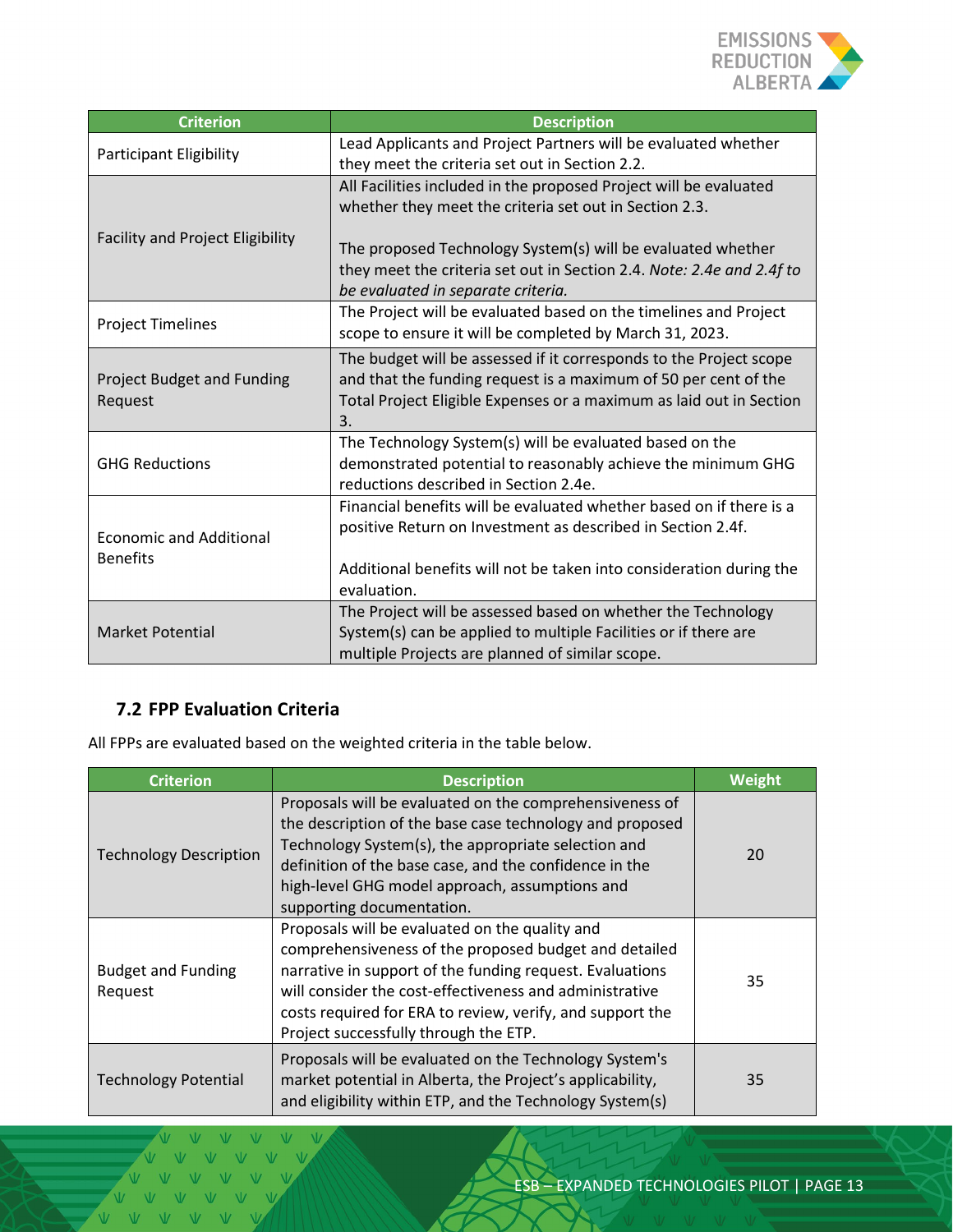

| <b>Criterion</b>                                   | <b>Description</b>                                                                                                                                                                                                                                                                                                                                             | Weight |
|----------------------------------------------------|----------------------------------------------------------------------------------------------------------------------------------------------------------------------------------------------------------------------------------------------------------------------------------------------------------------------------------------------------------------|--------|
|                                                    | ability to deliver cost-effective GHG emission reductions<br>with a good Return on Investment.                                                                                                                                                                                                                                                                 |        |
| Project Management &<br><b>Additional Benefits</b> | Proposals will be evaluated on the work plan, timeline,<br>Project risks and related mitigation strategies. In addition,<br>the qualifications and ability of the Project team to<br>successfully carry out the Project within the timelines will<br>also be considered.<br>Additional benefits will not be taken into consideration<br>during the evaluation. | 10     |

Tip: evaluation and scoring will be balanced with the scale, complexity, and amount of funding requested based on each Proposal submitted (e.g., complex Projects requesting larger funding amounts may require more detail as the Project may require additional technical detail).

# <span id="page-13-0"></span>**8. Environmental Attributes**

As with the current ESB Program, participation in ETP requires a transfer of ownership to ERA of all environmental attributes, including but not limited to carbon offset credits, and any environmental products that are created or otherwise arise from the Project regardless of jurisdiction. In addition, ERA retains the right to adjust Program guidelines in accordance with amendments to the Government of Alberta's legislation, policies, or protocols surrounding GHG emissions, carbon accounting or the carbon offset system, or otherwise at ERA's sole discretion.

# <span id="page-13-1"></span>**9. GHG and Energy Use Quantification**

Each Proposal requires preliminary GHG and energy use quantification, including a base case of the current Technology System(s) that represents the pre-Project 'business-as-usual' situation. This quantification must include the current estimated annual energy consumption, and corresponding annual GHG emissions, by energy source. The base case information is required to accurately determine the total benefit of the Project based on the corresponding energy efficiencies achieved. For both the base case and the proposed Project please use and include the following:

- For emissions factors, please use 0.57 tCO<sub>2</sub>e/MWH for on-site grid electricity and 0.001939 tCO<sub>2</sub>e/m<sup>3</sup> (equivalent to 0.05185 tCO<sub>2</sub>e/GJ) for natural gas combustion. For all other emissions factors, please refer to the Government of Alberta Carbon Offset Emission Factors Handbook, Version 2.0 (November 2019)[, available online.](https://open.alberta.ca/dataset/9781460146064)
- Use metric tonnes units (i.e., 1,000 kg).
- Resources such as the [International Performance Measurement and Verification Protocol](https://evo-world.org/en/products-services-mainmenu-en/protocols/ipmvp) (IPMVP)[, The](https://www.ashrae.org/)  [American Society of Heating, Refrigerating and Air-Conditioning Engineers](https://www.ashrae.org/) (ASHRAE)[, World Resources](https://www.wri.org/initiatives/greenhouse-gas-protocol)  [Institute Greenhouse Gas Protocol](https://www.wri.org/initiatives/greenhouse-gas-protocol) o[r Alberta Offset Protocols](https://www.alberta.ca/alberta-emission-offset-system.aspx) may provide useful guidance for the approach. Applicants should select an approach that is suitable to the proposed Technology System(s) (i.e., is sufficient in rigour to confidently and defensibly estimate emissions reductions given the complexity and mechanisms of the proposed Technology System(s)).
- To confirm that your project is under the minimum \$200/tonne GHG emissions abatement rate, please calculate and provide the project estimated abatement rate using the following calculation: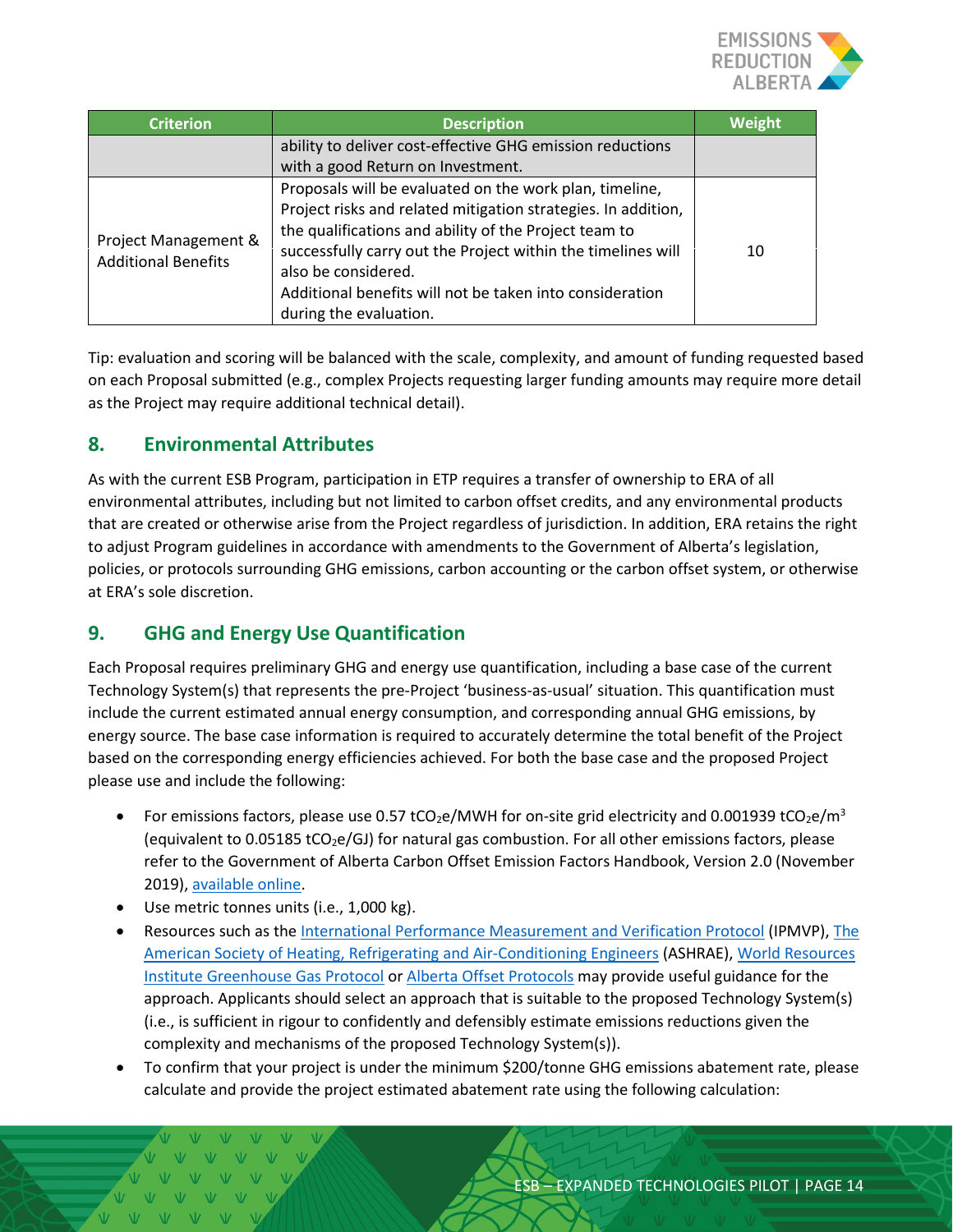

- total ERA funding request (\$) divided by the total emissions reductions (tonne of CO2e) estimated to be achieved over the project life. Note: lifetime GHG emissions reductions are annual GHG reductions multiplied by the operational life of the proposed Technology System(s).
- Outline the Technology System(s) operational life span in years.
- Provide a description of calculation approach, sample calculations and/or output from modelling software.
- Document any associated assumptions, equations, rationale, and/or references as applicable.
- Description of the scope and boundary applied to Project emissions calculations. As general principle, the boundary should be selected such that the Project and the base case can be compared equally (i.e., they both deliver the same quantity/quality of output or service).
	- For technologies where the output types are different between the proposed and base case Technology System(s), the boundary of the base case should be expanded to other applicable systems within the Facility such that the output of the base case matches the output of the proposed Technology System(s)
		- Example: I have a standard furnace and heating system using electricity currently (base case) and my proposed Project is CHP, which provides both heat and power. For this CHP Project, the base case should include both heat productions and grid electricity within the boundary so that it can be compared equally to the new Technology System for emission calculations.
	- The base case should also be selected to match the scale of useful output from the proposed Technology System(s).
		- **Example: the total useable heat output of a base case furnace and high efficiency** furnace must be equal prior to comparing reductions in energy inputs (fuel).

# <span id="page-14-0"></span>**10. Economic Benefits**

Include the economic benefits of the project and Technology System(s), including the estimated total project cost, an estimate of the total financial savings, and the Return on Investment (ROI) of the proposed Project. Provide a description of the calculation approach, sample calculations and any assumption or rationale as applicable.

Parameter descriptions:

- Total Project Cost: the sum of all eligible expenses until system is fully operational.
- Project operational life: the total number of years the Project is anticipated to be in operation. Should match total from project operational life value in Section 3.
- Routine maintenance costs (annualized): the estimated average costs per year of all required routine maintenance - OR - the total lifetime required maintenance costs divided by total operating years (annualized).
- Annual energy cost savings (if applicable): The average estimated value of utility energy saved over a typical year. Please use the total annual energy savings by energy source from section 3 multiplied by an assumed energy costs for each energy source. Note the assumed energy cost rates in the assumptions.
- Annual cost savings from avoided GHG emissions (if applicable): The average estimated value of avoided GHG emissions over a typical year. Please use the total annual GHG emissions reductions from section 3

 $M = M$   $N$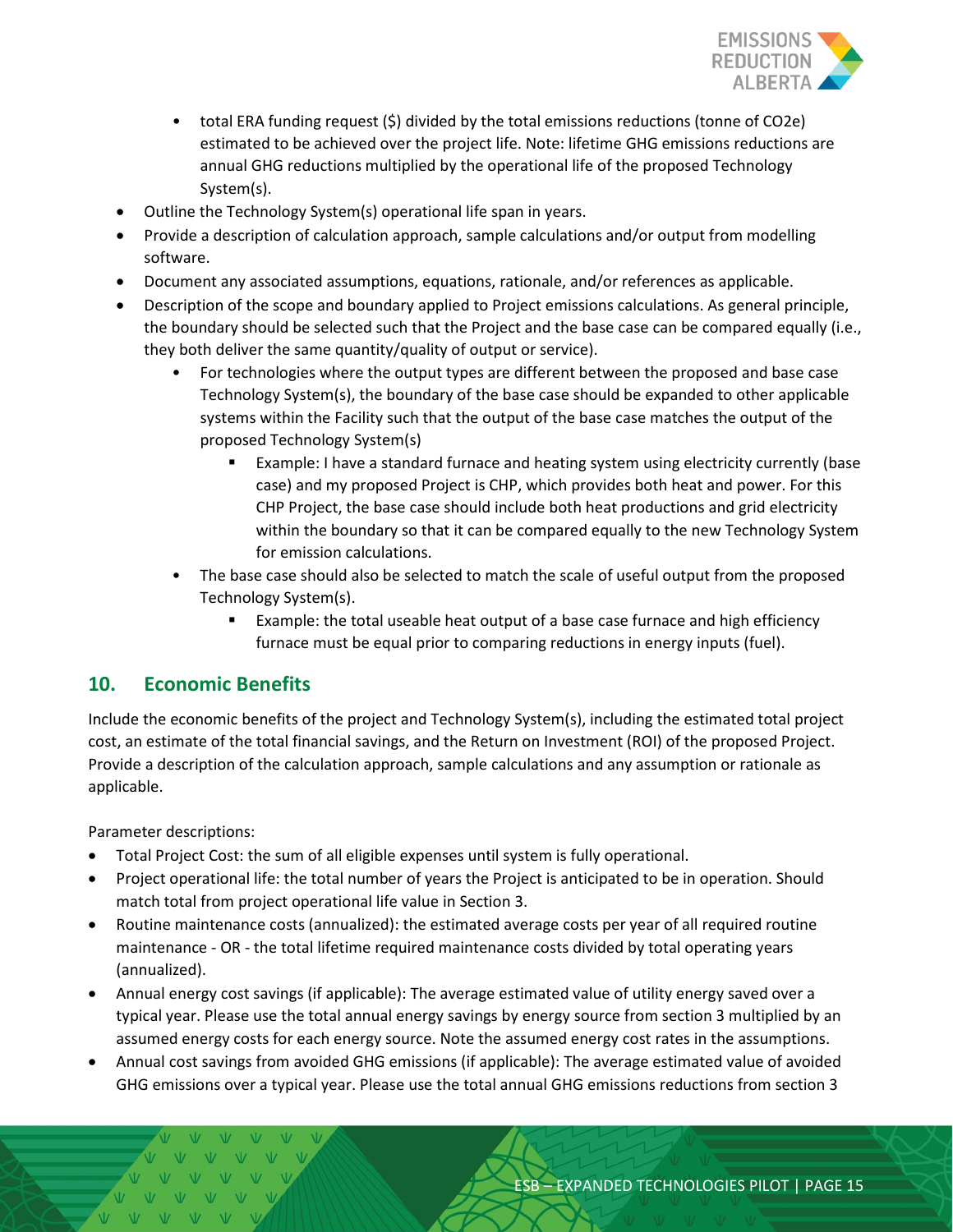

and note the assumed value of carbon price and applicable regulation in assumptions. Leave blank if not applicable.

- Annual cost savings from any other factors (if applicable): e.g., avoided maintenance costs. If the Project provides any other cost savings relative to the base case, provide the estimated value of the average savings per year (or total lifetime cost savings annualized). Leave blank if not applicable.
- Net annual cost savings: the sum of all cost savings per year from the table above minus any routine maintenance costs per year from the table above.
- Simple pay back period: the total up front costs from the table above divided by the net annual cost savings.

Return on Investment Calculation:

• Simple return on investment over project life calculated using the following equation: [(net annual cost savings \* project operational life) – Total Project Cost] / Total Project Cost

#### **Job Creation**

The FPP requires a high-level quantitative estimate for the Project impact on job creation. Please report this in job-years, which is the number of Full Time Equivalent (FTE) positions held over a one-year period. For example, 1 FTE for 5 years equals 5 job years or two half-time positions for 1 year is 1 job year. Consider and indicate in the FPP the jobs for all service activities such as design, installation, and operation. Job impacts resulting from the purchase of equipment are out of scope for this analysis and evaluation.

# <span id="page-15-0"></span>**11. Additional Benefits**

Additional benefits are not evaluated as part of the EOI but will be taken into consideration during the FPP evaluations. These benefits allow ERA to gain a full picture of the what the Technology System(s) can provide in addition to GHG reductions and financial benefits. Benefits can include but are not limited to environmental benefits such as air or sound quality, other GHG benefits such as methane reductions, or non-environmental benefits such as increased safety benefits.

As the energy sector in Canada evolves and becomes more diverse there is a continued desire for new perspectives and ideas that reflect the diversity in our society. In furtherance of these goals, underrepresented groups have to the potential to provide insights that may otherwise not exist. Underrepresented groups are people marginalized by barriers based on age, ethnicity, disability, economic status, gender, nationality, race, sexual orientation and gender identity, etc. This includes, but is not limited to, people of color, people with disabilities, people who are LGBTQ, people of Indigenous descent (First Nations, Inuit or Métis), etc.

Currently in the energy efficiency sector: 31% of jobs are held by women, 5% are of Indigenous descent, and 18% identified as a visible minority group (NRCan Energy Fact Book 2021-22). ERA recognizes the importance of information gathering and collaborating with other like organizations to enable participation by all eligible Applicants, including underrepresented groups. If you are comfortable, there is a section in the EOI and FPP where Applicants can include information relating to underrepresented group identification or whether they have a Diversity, Equity, and Inclusion strategy. ERA is gathering this information to inform our call program designs and refine our engagement strategies. This information will not be used in our evaluation of a particular project during the application process.